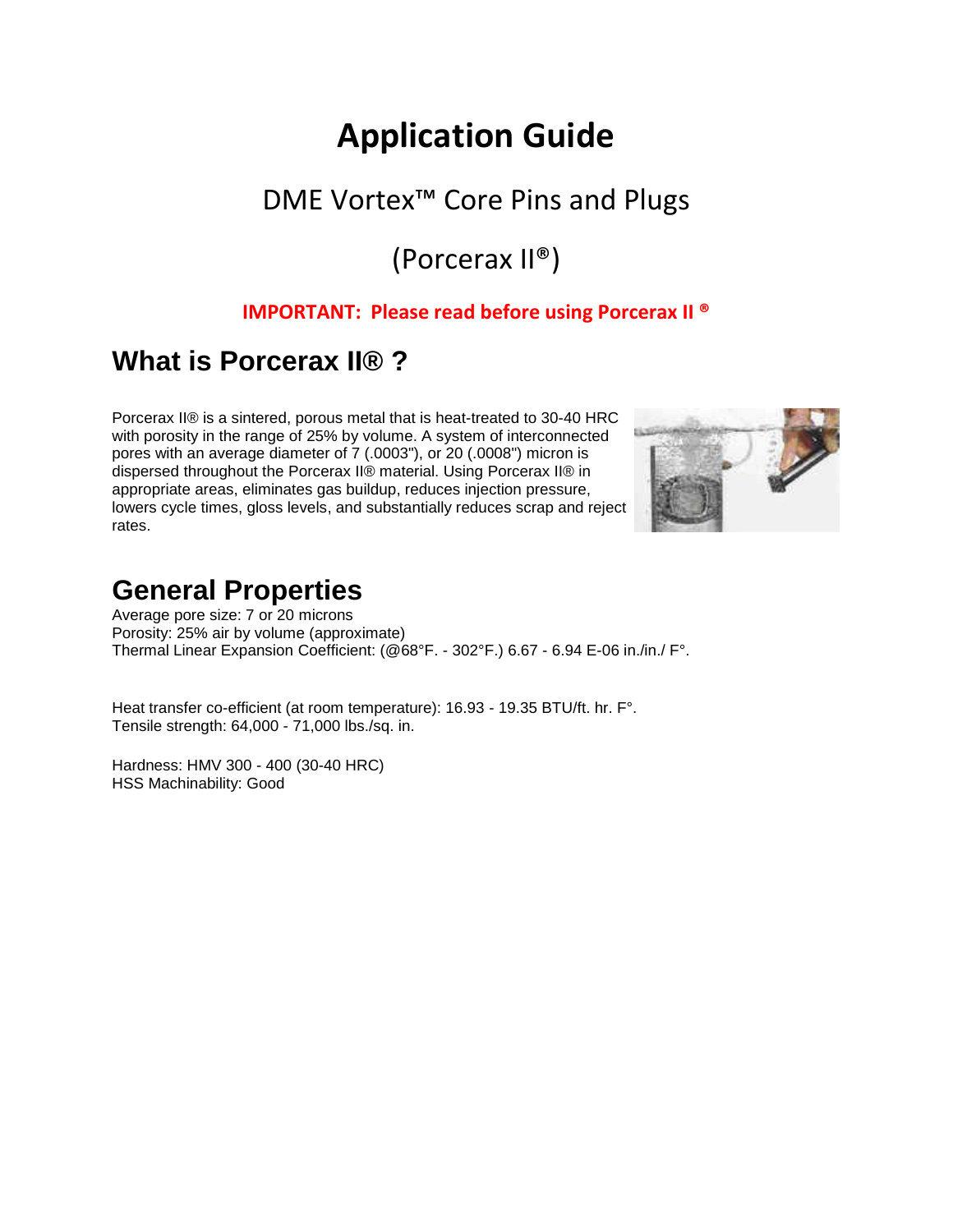

Microphotograph of Porcerax II® Material Surface

### **Benefits**

The benefits molders derive from using Porcerax II® are primarily, but not limited to, the elimination of trapped gas problems that occur in inadequately vented areas within the mold. Frequently, it is difficult, if not impossible, to provide adequate venting in these hard to mold areas. Traditional methods of venting, such as parting line vents, vent plugs, and pins often do not provide sufficient surface area to accommodate the large volumes of gases that can be generated. Porcerax II® provides a locationspecific method of venting gas in a targeted area. Since it is 25% air by volume, one-fourth of the surface area becomes a vent. The larger the surface area of the piece installed, the greater the venting capacity.

#### **Prevention of Burning**

Burning is a condition caused by compressed gasses trapped by the flow of molten resin in a cavity pocket. Using Porcerax II® venting steel, gasses are permitted to evacuate through the steel to the outside atmosphere, thus eliminating the burning condition. The enhanced venting capabilities of Porcerax II® are illustrated below. The illustration is taken from a current production application: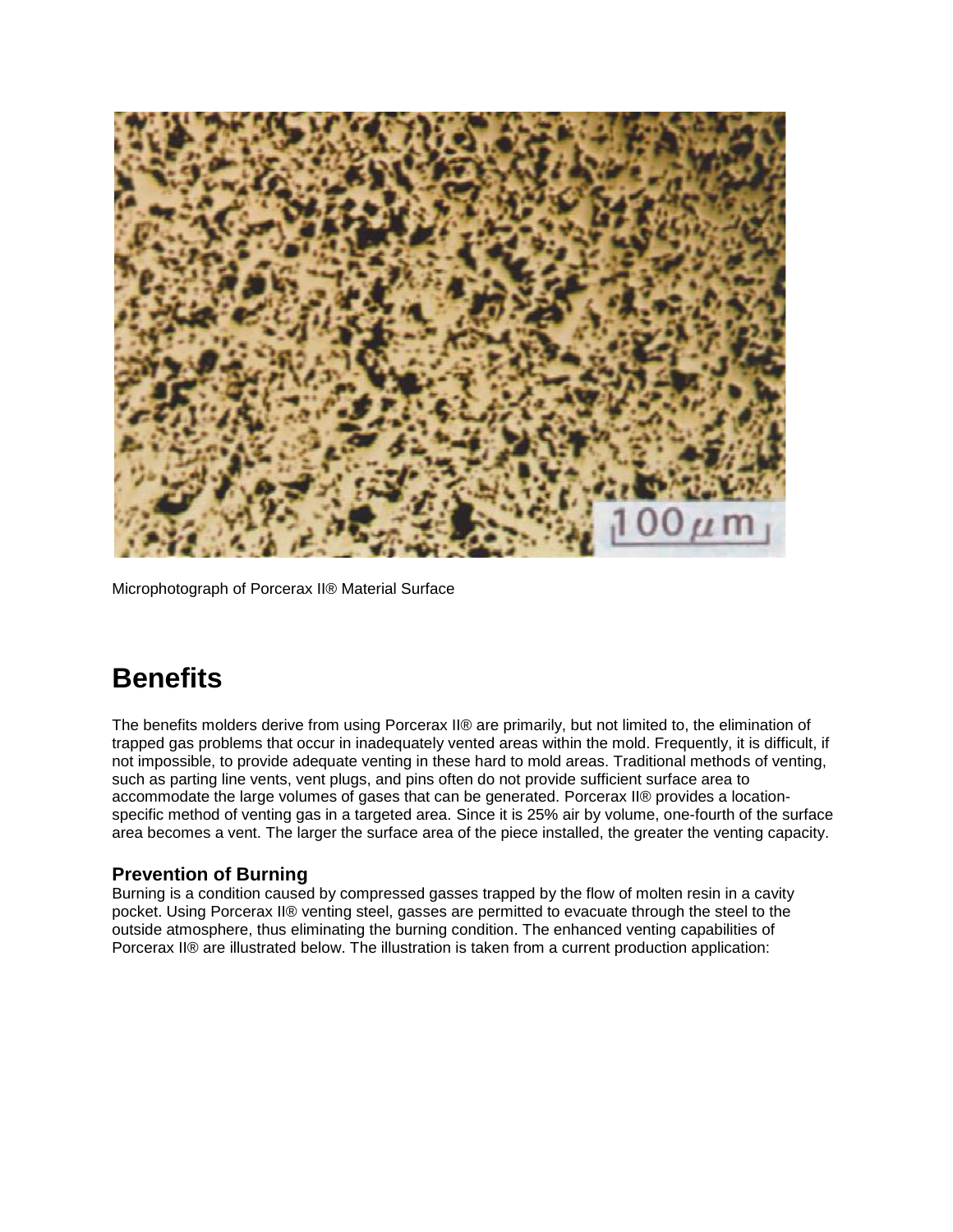

**Typical Installation Technique** 

In a typical automotive console application, gasses have a tendency to settle in areas such as the cup holder recess area or the CD/cassette storage compartment. This causes short shots and/or material burning. The illustration above shows Porcerax II® inserted in the problem area and properly vented to the atmosphere. The scrap rate on this part prior to installation of the Porcerax II® insert was over 45%. Upon completion of the installation, the documented scrap rate dropped to 9% and the remaining scrap rate was unrelated to the previous burning problem.

#### **Prevention of Knit Lines**

Minimizing or eliminating flow and knit lines is an additional benefit for using Porcerax II®. Knit lines occur at points where resin flows converge after molding around an obstruction, or protrusion within the mold, usually away from the gate area. There are two primary reasons for this occurrence:

- 1. The failure of resin to sufficiently fuse due to the drop in temperature after flowing over long distances.
- 2. The presence of residual air at the resin flow convergence point at the cavity obstruction, prohibiting the proper fusion of the flows.

The permeability of Porcerax II® prevents defects arising from residual gases normally trapped inside the mold cavity. Also, using Porcerax II® reduces backpressure and improves the flow rate, allowing the resin flows to merge while still hot.

#### **Reduction in Cycle Time**

Because of the reduction in backpressure within the mold, the plastic fills the cavity faster, thus allowing for reduction in temperatures which shortens cooling and cycle times.

#### **Eliminates Shrink**

Trapped air bubbles between the resin and mold steel surface can cause shrinkage or sink that shows as a ripple in the otherwise straight plastic surface. Using Porcerax II® on the trapped air side of the cavity will eliminate shrink in most cases.

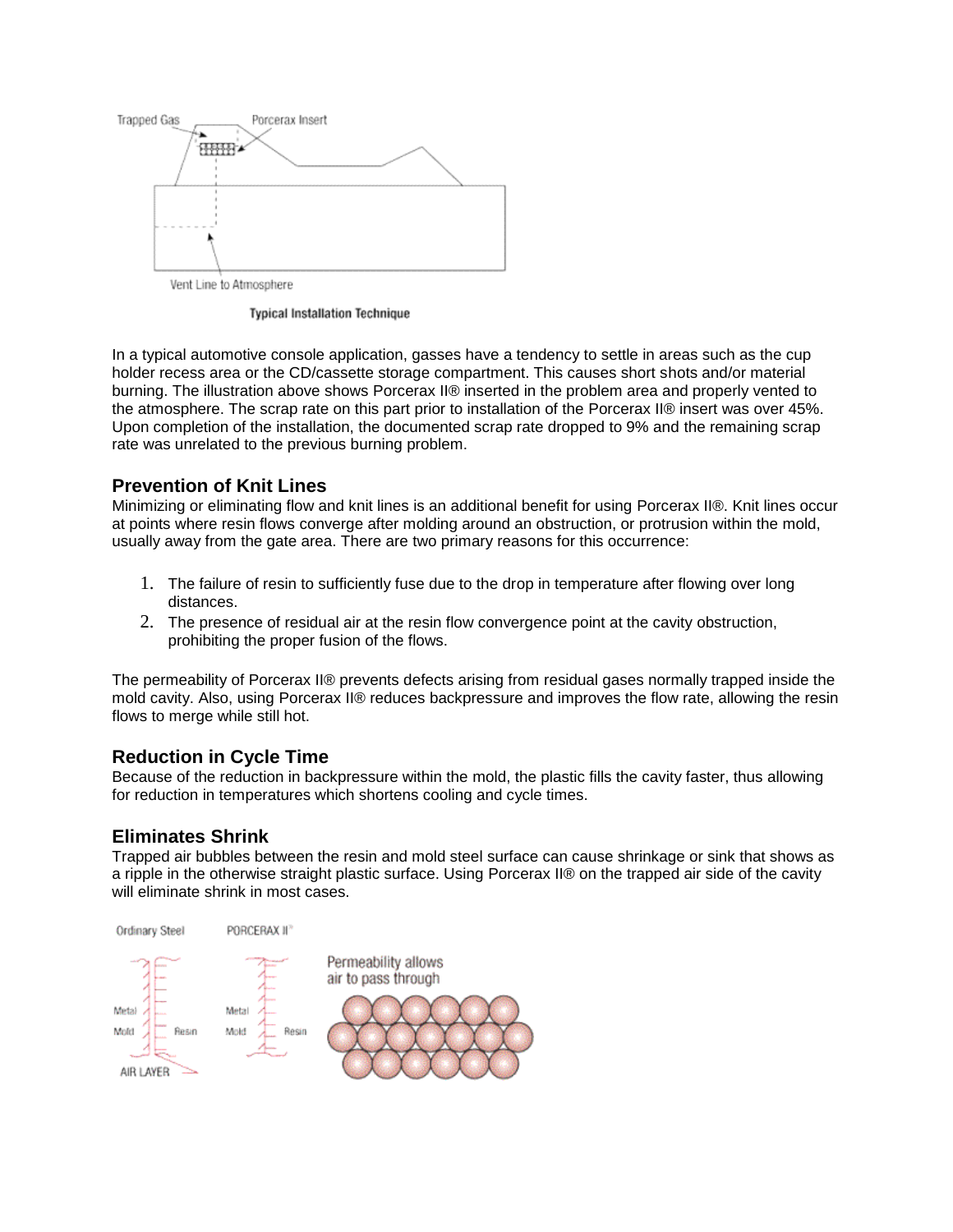#### **Eliminates Short Shots**

Short shot is another condition caused by too low of an injection pressure, or trapped gasses, in pocket areas of the cavity. This results in the part not being completely filled out. Porcerax II® reduces backpressure, therefore, less injection pressure is needed, and because it vents trapped gasses, both causes of short shots are eliminated.





#### **Enhances Part Appearance**

Webbed, ribbed, and other difficult to fill thin-walled designs are greatly enhanced and cosmetically defined using Porcerax II® in the mold. Molding these high-detailed, thin-walled, and aesthetic parts, like this automotive speaker grill, is easily accomplished with the reduced back pressure and added venting of Porcerax II®.



#### **Gloss Reduction**

When using Porcerax II® as a cavity (Contact DME for a special size quote) in an injection mold, the air typically trapped between the cavity and the resin (causing a gloss to show on the part) is allowed to escape through the pores, thus leaving a dull matte finish. This often eliminates the need for costly secondary spray painting operations.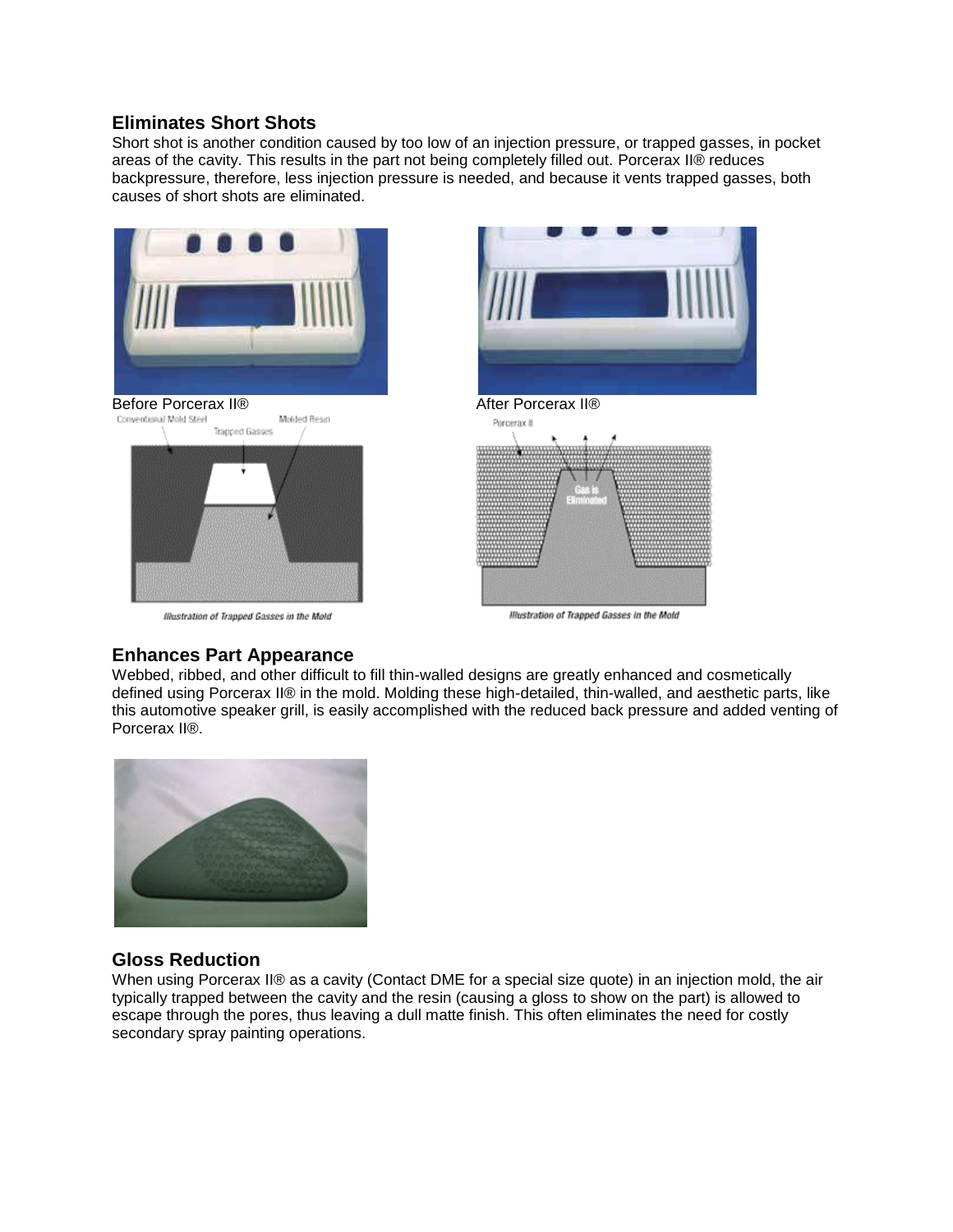



#### Conventional Molding **Porcerax II®**

#### **Tool Simplification and Cost Reduction**

When back pressures, injection pressures, and cycle times are lowered, fewer drops are needed to assure proper filling of the cavity. Lowering the number of drops needed to fill a cavity simplifies design while saving tool costs.

#### **Aiding in Part Ejection**

In many situations, an air poppet is needed to help break the vacuum from the core in a molded part. Inserting Porcerax II® in the core with an air blow setup helps break the vacuum seal and aids the ejector pins in doing their job.

## **Machining and Polishing**

Porcerax II® can be machined by conventional methods using cutoff saws, end mills, grinders, EDM methods, stoning, etc. It is important to remember this material is honeycombed with thousands of microscopic holes which are affected by metal removal. Machine wet with oil based coolant.



**Surface After Re-establishing Venting**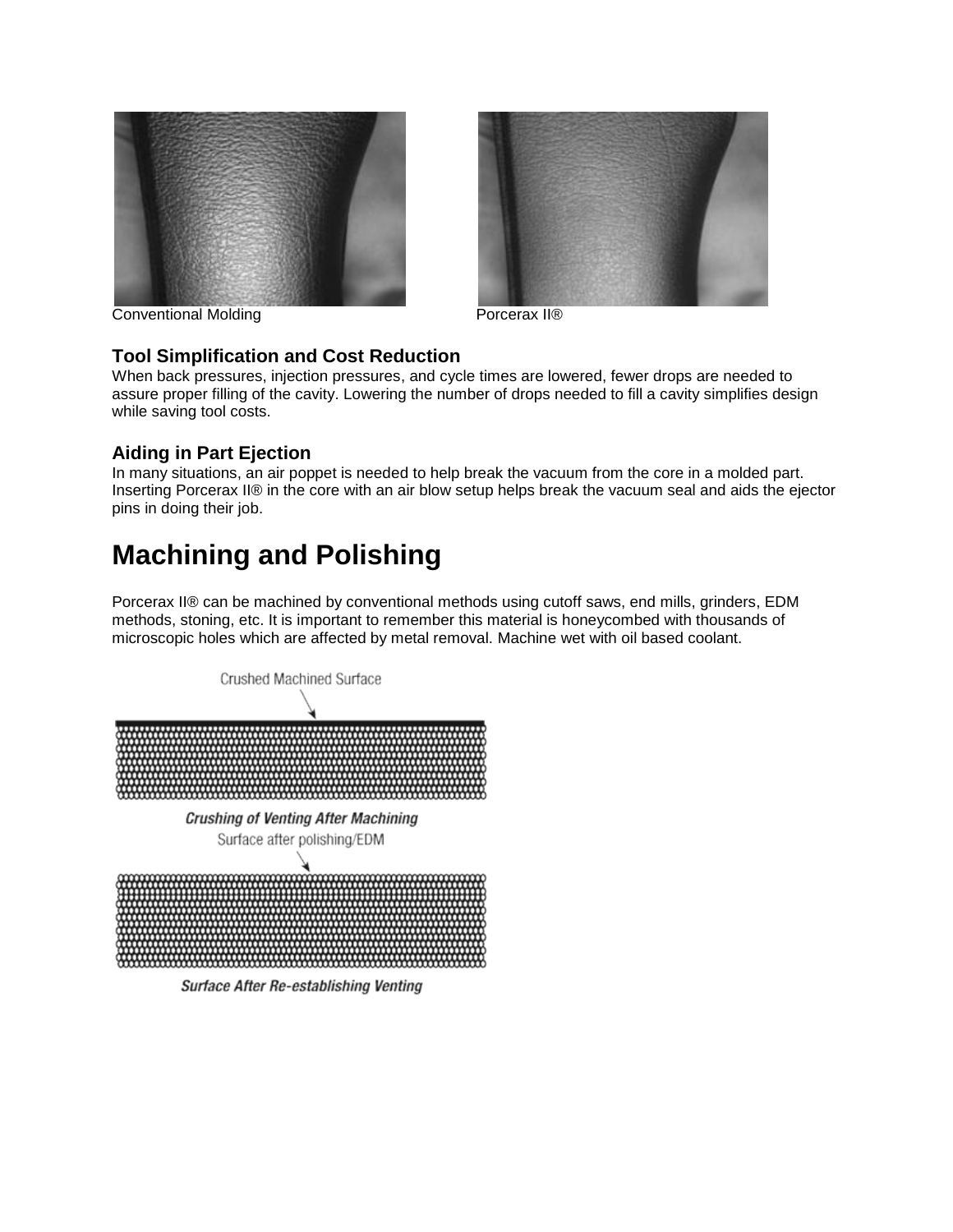#### **Grinding and milling closes the pores of this porous steel.**

Grinding and milling will close the pores of all grades of this porous steel. EDM and texturing are the only effective ways to reopen pores after machining. If EDM finish is not acceptable, stoning or paper, after EDM, will improve to 800-1000 stone/paper finish, for the 7 or 20 micron. During the stoning and polishing process, it is important to occasionally flush the pores at the surface to prevent packing the pores with debris. Professional cleaning is required afterwards to remove compound and grit. (Also see the Frequently Asked Questions (FAQ) for DME Vortex Core Pins & Plugs at [www.dme.net/\)](http://www.dme.net/)

#### **Electric Discharge Machining is the best way to re-establish permeability.**

This method will burn away the metal fragments that are crushed over the pores by milling and/or grinding. (NOTE: It is important the Porcerax II® be cleaned by a professional after EDM and/or polishing process. Also see the Frequently Asked Questions (FAQ) for DME Vortex Core Pins & Plugs at [www.dme.net/\)](http://www.dme.net/)

*Note: When using an electrode for EDM, it is important to program a peak-to-valley burn rate that exceeds the pore size; i.e. < 7 micron depth for 7 micron pore size is desirable.*

Because of its powdered metal origin, when using a wire EDM machine, *it is important to increase the wire speed about 10 % to prevent arcing from the particles produced. Because a wire EDM machine uses water, the pin, plug, or insert must be dried in an oven after EDM, or rust and pore closer will ensue*.







**Causes of EDM Wire Breakage** 

The illustrations above show how particles created by the wire EDM process carry the electrical current across to the work-piece, creating the potential for a discharge that can break the wire. Increasing the wire winding speed not only greatly reduces the potential for wire breakage but also increases machining times.

## **Design Guidelines**

When designing for Porcerax II® venting steel, the following guidelines should be considered:

#### **Resins Used**

Depending on the emissions or gas residue given off during the molding process, the molder will have to evaluate whether to use 7 or 20-micron pore size. Resins such as ABS, polypropylene, soft type PVC, polyethylene, acrylic, polyurethane, and styrene work very well with a 7-micron (.0003") pore size. For low viscosity or talc-filled resins, it may be necessary to have an automated system reverse the airflow after each shot to purge the impurities from the pores. Rigid PVC resins will work, but only until the corrosive gasses close the pores. This can still be a feasible method if disposable inserts are used. The 20-micron pore size (.0008") will vent about 20% more gas than the 7 micron pore size. Where extreme venting is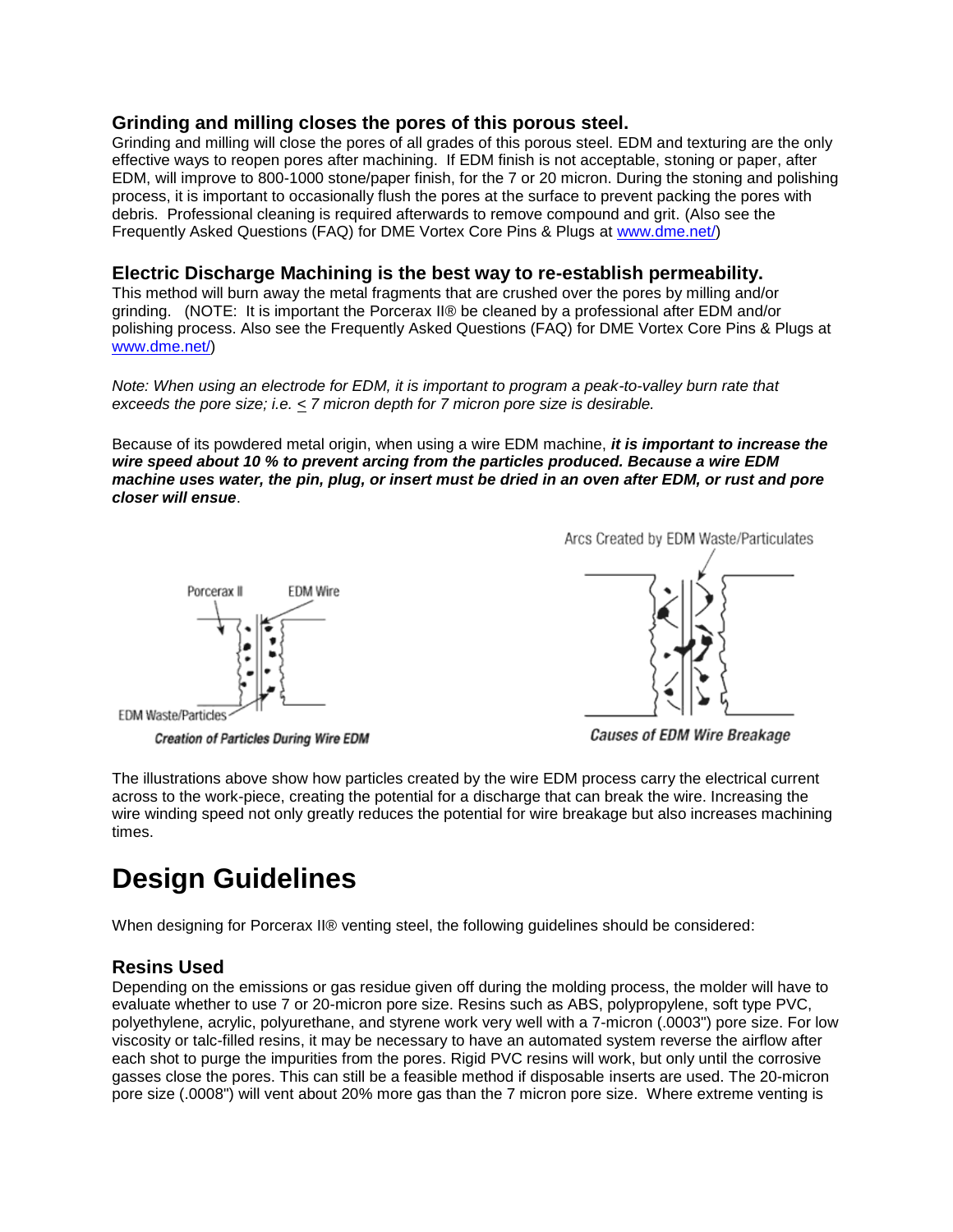needed, a 20-micron pore size is recommended. However, using the 20-micron pore size material and maintaining the 20-micron pore size, by EDM and polishing after milling, will vent better than 7-micron.

#### **Size of Area to be Vented**

The producing mill recommends that at least 10% of the cavity area be Porcerax II® to insure proper venting. While this is not always possible, it is important to remember the more square inches used in the cavity area, the lower the back pressure will be in the cavity. Due to the larger surface area, the insert will not require cleaning quite as often as a smaller piece. If Porcerax II® is used as a core or cavity half, instead of as an insert, there may not be a need for parting line vents. DME can quote Porcerax II® as a special for cavities or cores.

*Note: The thinner the Porcerax II® or the shorter the distance air has to travel to the exhaust line the better the venting will be. Keep in mind the physical properties of Porcerax II®.*

*Note: Porcerax II® is typically inserted on the core side of the mold in the problem area in order to hide insert lines.*

#### **Surface Finish Requirements**

**Since most applications can be addressed using inserted pieces on the core side, an EDM finish is acceptable and will vent better than any other surface finish.** Should EDM finish not be acceptable, a stoned or polished surface will provide the next best venting surface after EDM process is performed. The 7 micron pore size provides the best polished finish. It is important to remember that if the venting steel is used on the cavity side of a mold, the gloss level will be severely reduced (from #9 to #3 with PP), so matching should be considered. If a low gloss level on a textured part is desired, it can be accomplished with the 7-micron Porcerax II®.

#### **Slide/Lifter Applications**

Porcerax II® can be used in slide or lifter applications. However, it is important to consider lubrication requirements on such a design. Lubricants will, in all likelihood, reduce or eliminate permeability in areas that coming into contact with Porcerax II®.

### **Porcerax II® Insert Installation** (Contact DME for special size Porcerax II®

quotes)

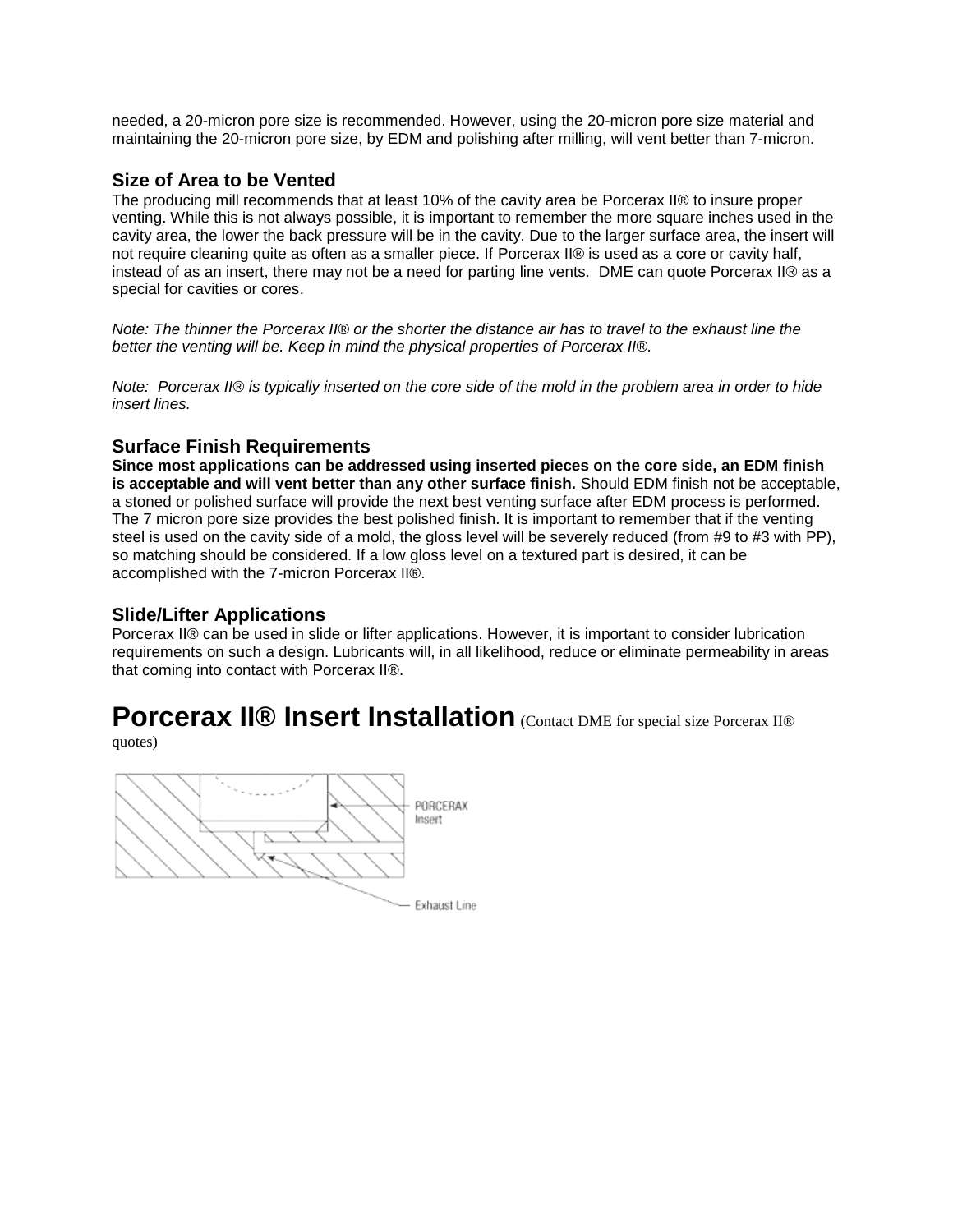Various designs for the bottom of a Porcerax II® insert pocket.



## **Porcerax II® Vortex® Pin Installation**

Best results can be achieved by drilling a vent hole into the bottom of the Vortex® pin (Figure #1). This procedure considerably shortens the "escape route" for gas.



Figure #1

Since highest permeability can be achieved with an EDM finish, it is desirable to EDM the bottom and sides of the drilled hole for better efficiency (Figure #2). Be sure all EDM and cutting fluids are cleaned out by a professional cleaner before installing the Vortex® pin into the tool. (Refer to the section within this document: "Cleaning, Maintenance, and Resin Removal.")



Figure #2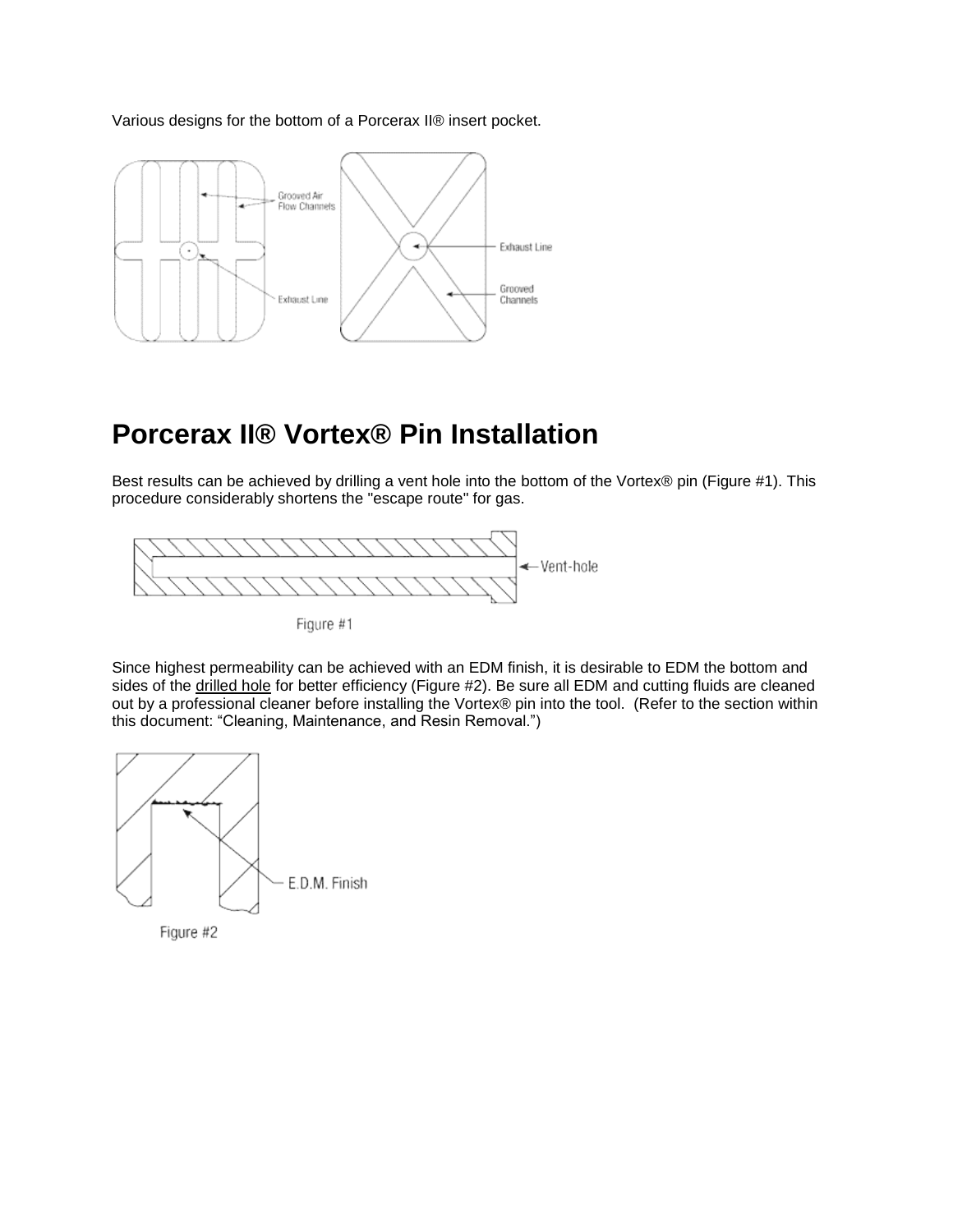

Figure #3

### **Post-Machining Treatments**

#### **Heat Treatment**

Heat treating of Porcerax II® should be done in a vacuum furnace. As supplied, Porcerax II® has a hardness of 35-40 HRC. It can be heat treated to 50-52 HRC; however, Porcerax II® carries a fairly high potential for movement.

#### **Hardness**

Porcerax II® is 25% porosity by volume and will give false or misleading readings if tested with either a Rockwell or Brinell hardness tester. As the load of either of these testers is applied, the pores beneath the surface will



collapse and render a false reading. It is recommended that a micro Vickers hardness tester (50 or 30g load) be used to test the hardness of Porcerax II®.

#### **Texturing**

Porcerax II® (7 micron grade) can be textured. In order to prevent the possibility of destroying the internal vent structure of the material, certain procedures must be strictly adhered to. It is imperative the chosen texture source know they are working with Porcerax II®. If they don't, the likelihood for permanent, irreparable damage to the piece is virtually assured.

The pores of the material must be thoroughly cleaned and properly sealed prior to texturing. Failure to do so results in the etchants used in the texturing process leaching into the pore structure and rusting the venting closed. This rust is permanent and cannot be removed once it has occurred. The piece will be useless and must be replaced.

Thousands of molds worldwide have been successfully textured. **However, it is imperative the molder and/or moldmaker's texture source be supplied with the information needed to properly process the piece.** We strongly advise against inserting Porcerax II® into an already textured surface. The excellent venting of Porcerax II results in much higher resolution of the grain at the inserted area and a dramatic reduction in gloss. It is recommended the entire textured surface be Porcerax II®. Also, due to the pre-treatment procedure required for texturing Porcerax II®, expect longer deliveries and higher costs. Please consult your graining source for more information.

#### **Surface Reproduction**

Porcerax II® provides venting of all gases from the mold. While this is desirable in most cases, the venting of the Porcerax II® produces a perfect "marriage" between the resin and the molding surface, thus producing a dull, matte finish. If Porcerax II® is used as an insert on the cavity side, the result will be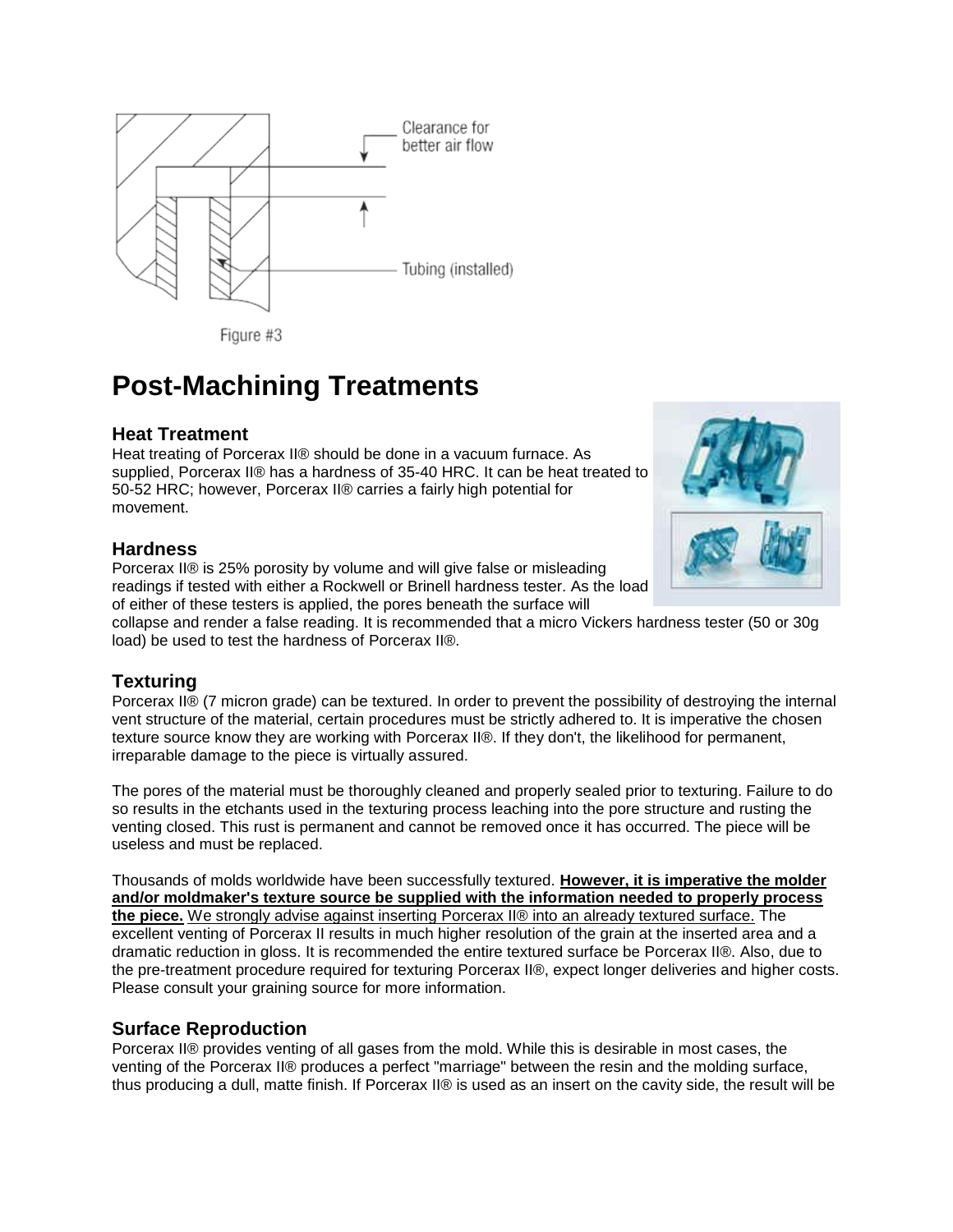two dissimilar appearances due to differences in gloss and texture definition. This may be acceptable if the parts are painted after molding.

#### **Water Lines**

**DME Company LLC does NOT recommend running water through Porcerax II® due to it's porous microstructure.** 

## **Cleaning, Maintenance, and Resin Removal**

#### **There are two times cleaning must be performed to Porcerax II®:**

The first time is when the tool shop has prepared the insert or cavity. The material is 25% air by volume and the cutting fluids will displace the air, thus filling and clogging the pores. After the permeability has been restored, by EDM-ing the venting surface, Porcerax II® must be professionally cleaned. **This is the only recommended type cleaner for cleaning Porcerax II.**

The steel should have a drilled, tapped, and EDM-relieved hole in the side of the insert or cavity. This clean-out or back-flush hole should be designed to accept a shop air fitting. This will be very useful over the life of the insert, in back-flushing fluid and future residue from the insert, and for checking restored permeability with filtered shop air. (See photo below.) If the cleaning operation is not completed, due to the trapped fluids, inside permeability will not exist.



The second time cleaning is needed is after the insert or cavity has been in operation and a film, a thin layer of mold release agent, resin residue, shop oil or any other contaminate has partially or totally blocked the air flow.

### **Porcerax II® Success Tips**

Porcerax II® can be machined, but it should be machined wet to prevent work hardening. Because Porcerax II® is porous and will corrode, an oil-based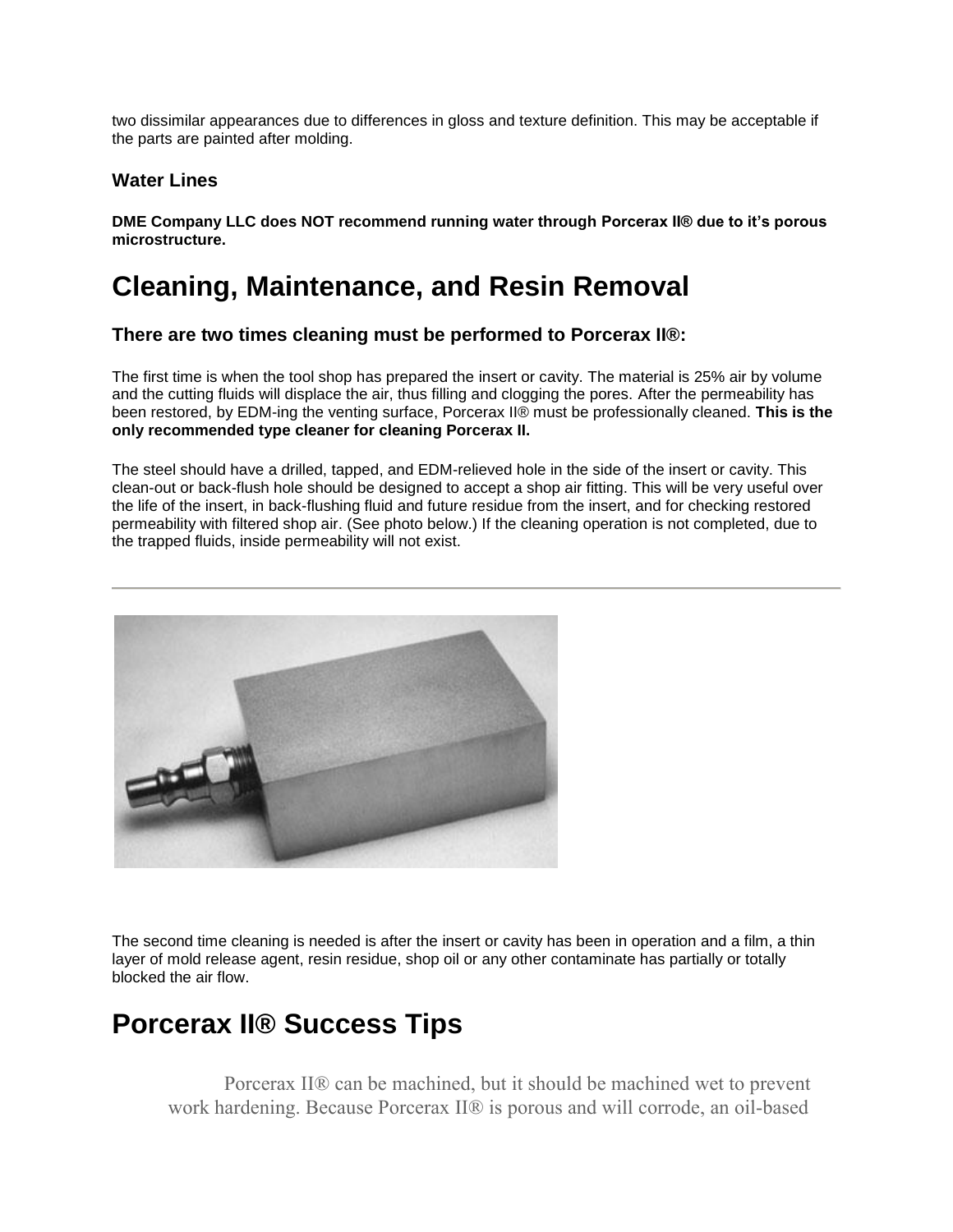coolant should be used if possible.

Finish machining should be done at a slower feed rate than other mold steels due to its tendency to chip or splinter as the tool exits the work piece "Picture framing" or machining the parameter of the insert first will also help in this matter.

Traditional welding of Porcerax II® is not recommend by the manufacturer of Porcerax II® due to its tendency to crack. It is best to re-machine the Porcerax II® insert and the weld or shim in the core pocket. Silver soldering or brazing is acceptable, however it is important to realize that where the material is soldered it will lose permeability. Laser welding is also acceptable due to its low heat properties.

The machining process will smear the pores closed on the surface of Porcerax II®. After machining the pores must be reopened by EDM.

Be aware of your resins flash points. Seven (7) micron Porcerax II® has pores that average .0003″ in diameter, twenty (20) micron has pores that average .0008″ in diameter. Nylon 6 for instance will flow into the pores that are .0008″ but polypropylene and ABS will not.

Texturing the 7 micron Porcerax II® is possible, however your texture house must be aware that they are working with Porcerax II® and if not familiar with the material they should contact your Porcerax II  $\mathcal{D}$  supplier immediately.

Mold releases such as silicon mold release will clog the surface pores of Porcerax II® if sprayed onto the material. Therefore positive air pressure should be blown back through the exhaust line while the tool is being sprayed. Inserts protected with mold saver must be cleaned before use unless BioCorr® is used.

Strategically placed high-pressure clean out or back flush/exhaust holes drilled & EDM machined into the Porcerax II® insert help to vent as well as assure proper cleaning.

The more square inches of Porcerax II® used in the cavity area the better the venting will be. The thinner the Porcerax II® or the shorter the distance the distance air has to travel to the exhaust line the better the venting will be. Keep in mind the physical limitations of Porcerax II®.

An exhaust line through the core block must be adjacent to an EDM machined area on the side or back of the Porcerax II® insert. The cavity side of the Porcerax II® must also be EDM machined.